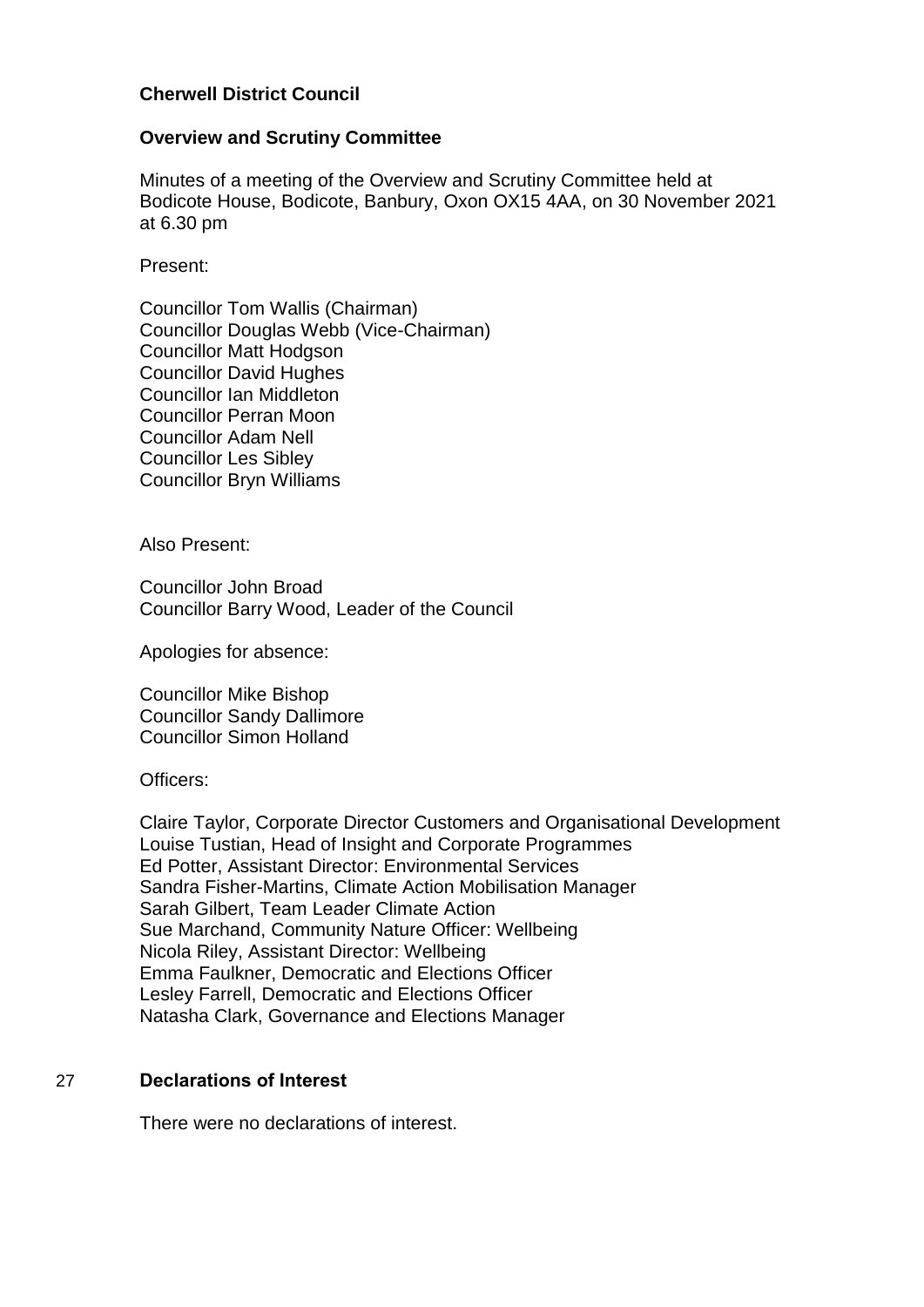#### 28 **Minutes**

The Minutes of the meeting of the Committee held on 19 October 2021 were confirmed as a correct record and signed by the Chairman.

### 29 **Chairman's Announcements**

There were no Chairman's announcements.

### 30 **Urgent Business**

There were no items of urgent business.

### 31 **Monthly Performance, Risk and Finance Monitoring**

The Committee considered a report from the Director of Finance and the Head of Insight and Corporate Programmes which detailed Performance, Risk and Finance monitoring at the end of September 2021.

In introducing the report, the Head of Insight and Corporate Programmes reported that 82% of the programme measures and key performance indicators had reported green for quarter 2, with 13% reporting amber and the remaining 5% reporting red.

With regard to the measures that had reported as red, the Head of Insight and Corporate Programmes explained that one major planning appeal had been overturned by the Planning Inspectorate during September 2021. In relation to number of visits or usages of leisure centres, three of the main centres had experienced an increase in visitors in August 2021, but one centre had shown a decrease following the seasonal programming change for the outdoor swimming pool.

The Head of Insight and Corporate Programmes agreed to gather responses to the questions submitted in advance of the meeting. Responses would be circulated to all committee members after the meeting:

- Indicator BP2.2.2 reduction of fuel consumption used by fleet  $$ clarification on how an increase in fuel consumption can be reported as amber when the aim of the indicator is to reduce consumption.
- Indicator BP3.2.2 percentage of business rates collected, increased the NNDR base – details regarding the total arrears and clarification on how the indicator can report green if there are arrears.
- Indicator BP3.1.3 support business enterprise, retention, growth and promote inward investment – more details requested on the council's support to businesses.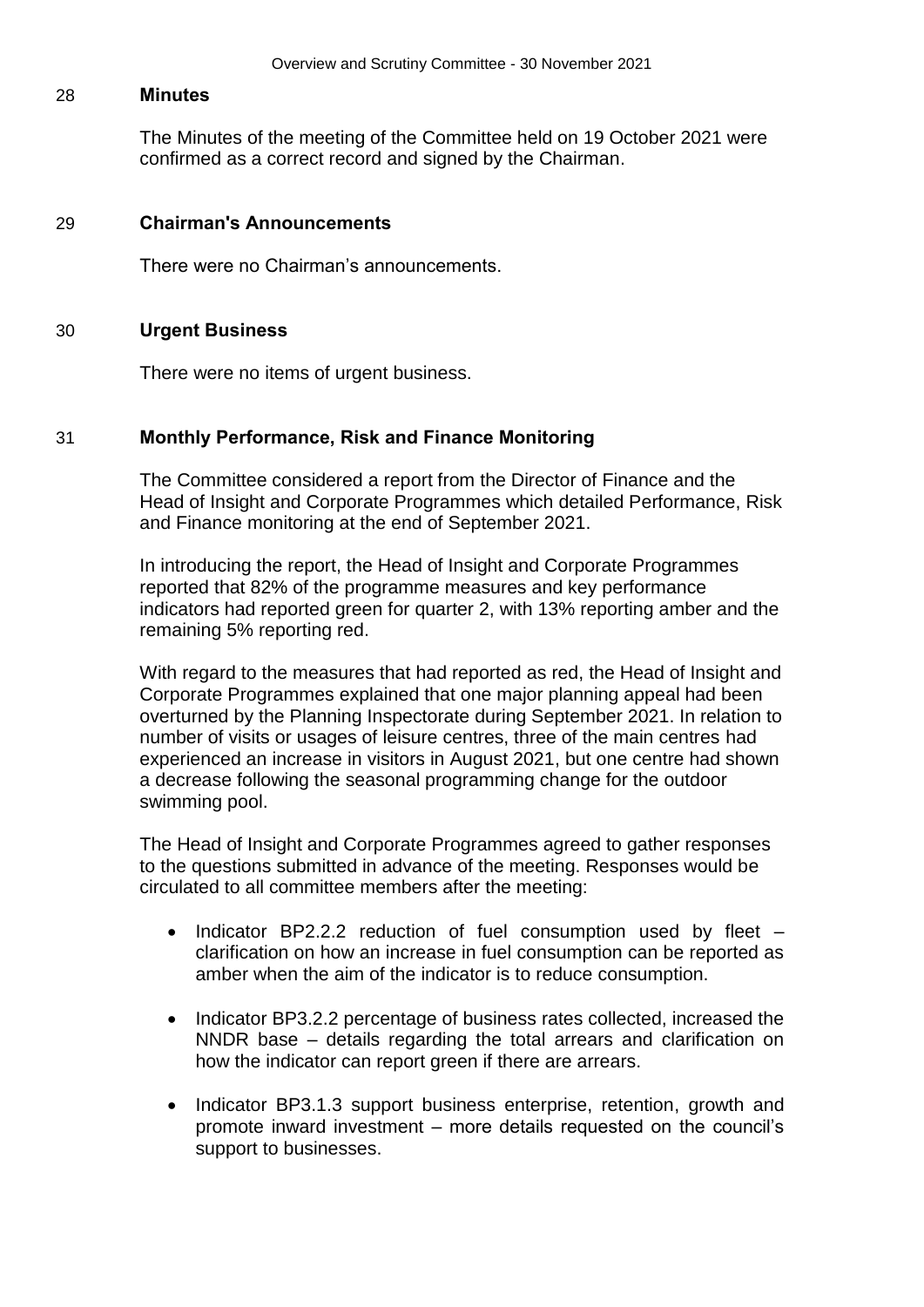- Indicator BP4.1.1 support community safety and reduce antisocial behaviours – more details on the more regular and routine presence in Kidlington referred to.
- Indicator BP3.1.5 proactively manage the Cherwell workstreams of the Oxfordshire Housing and Growth Deal – an explanation of the term 'homes from infrastructure' used in the commentary, and clarity on what 'productivity' refers to in the context of the indicator.
- Key action of 'business engagement' under 'an enterprising economy with strong & vibrant local centres' programme measure – an explanation regarding how engagement with property developers and commercial property benefits residents of Cherwell.

## **Resolved**

- (1) That the monthly Performance, Risk and Finance Monitoring Report be noted.
- (2) That the Quarter 2 Climate Action Plan and Equalities, Diversity and Inclusion Action plan progress updates be noted.

### 32 **Climate Action Programme Update**

The Committee considered a report from the Director for Environment and Place, and a presentation from the Climate Action Mobilisation Manager which gave an update on progress in delivering the Climate Action Programme, and the reduction in the council's greenhouse gas emissions in 2020/21.

The Climate Action Mobilisation Manager explained that 20 homes suffering from fuel poverty had been approved for 'green homes' grant funding, which would include provision of insulation and in some cases solar powered generation solutions.

The team was also working on a heat network feasibility study, which would give a district-wide map of opportunities available to take heat from a central source and deliver it to properties that may need it. A more detailed map of Banbury would be produced that would allow the team to approach potential partners to gauge interest in applying for funding for a pilot scheme. The mapping exercise was being completed with funding from the Department for Business, Energy and Industrial Strategy, with match funding provided by Cherwell District Council.

The Climate Action Mobilisation Manager explained that the team had secured a £6m government grant from the Public Sector Decarbonisation Scheme. The grant was being used to focus on heat decarbonisation of council buildings, through methods such as the replacement of boilers with heat pumps or solar thermal systems.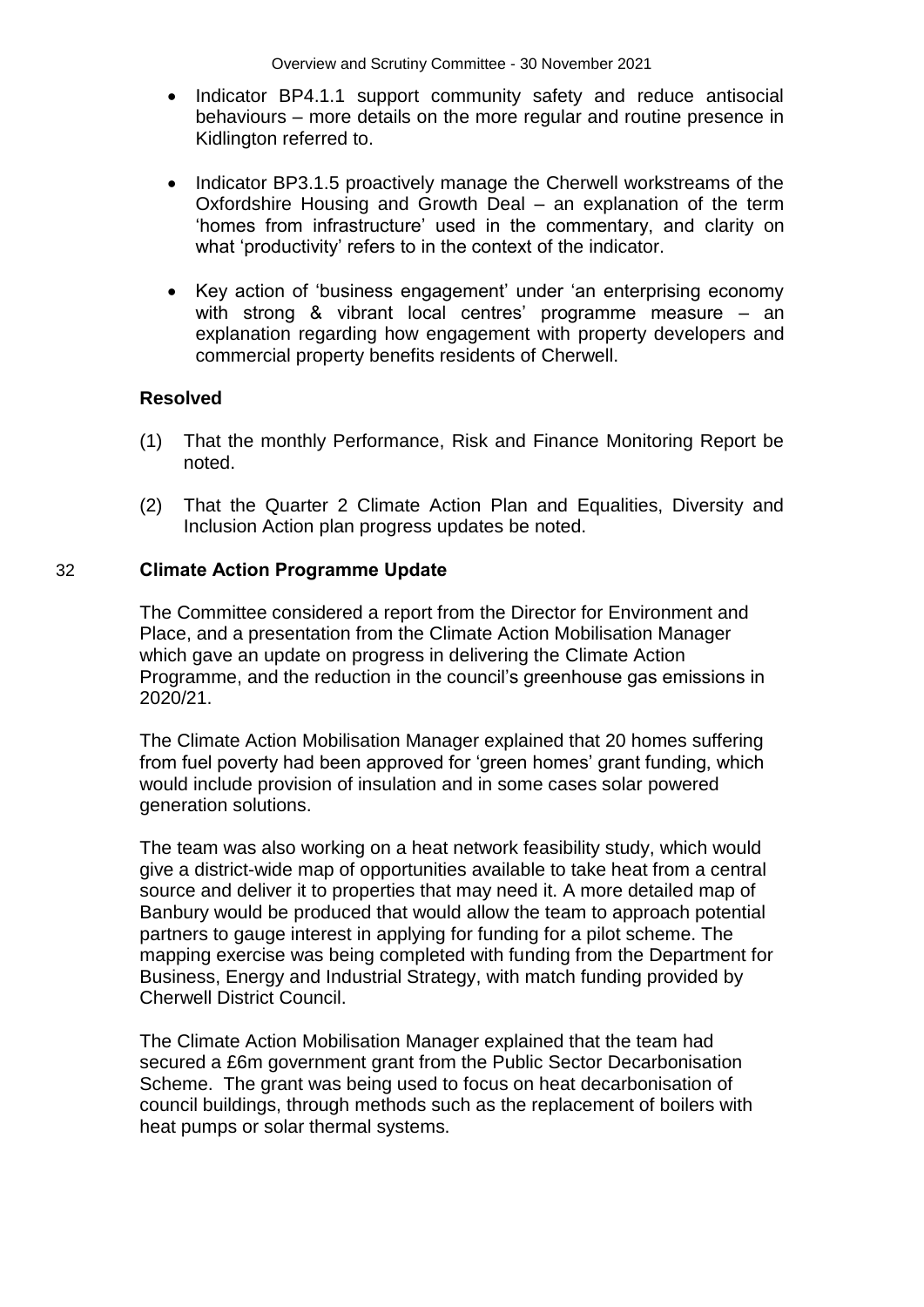Once all replacements had been completed it was anticipated the changes would save 1000 tonnes of CO2 emissions.

The next steps for the programme included the continued rollout of park and charge points in Bicester, Banbury and Kidlington, and Carbon Literacy training during 2022 for senior officers and members.

With regards to the Greenhouse Gas emissions report for 2020/21, the Climate Action Mobilisation Manager explained that the 22.5% reduction in emissions compared to the 2019/20 figures was as a direct result of the COVID-19 lockdowns and the closure of council buildings. It was expected that the figures would increase for the 2021/22 year to reflect the buildings reopening, but the decarbonisation work being undertaken would offset some of the increase.

In response to questions from the Committee, the Climate Action Team Leader agreed to circulate more information after the meeting regarding a previous pilot scheme in Oxford that involved using gullies to assist EV charging.

The Climate Action Mobilisation Manager agreed to circulate more information after the meeting in response to a question regarding the potential for shared heat schemes such as ground source heat pumps as part of the local plan related developments in the south of the district.

## **Resolved**

- (1) That the progress and next steps in the Climate Action Programme be noted.
- (2) That the Greenhouse Gas Emissions Report for 2020/21 be noted.

# 33 **2020-2022 Community Nature Plan Progress Update**

The Committee considered a report from the Assistant Director – Wellbeing which provided an update on the 2020 – 2022 Community Nature Plan and its approach to addressing the Council's statutory biodiversity duty.

Introducing the report the Assistant Director – Wellbeing explained that work on the Community Nature Plan involved a number of teams across the Council including planning, environmental services and the climate action team.

The wellbeing team had launched a 'Connect to nature initiative' during the COVID-19 lockdowns, which gave a monthly theme for residents across the district to engage with nature. The November theme was 'be kind', and focussed on looking after hibernating creatures such as ladybirds and hedgehogs.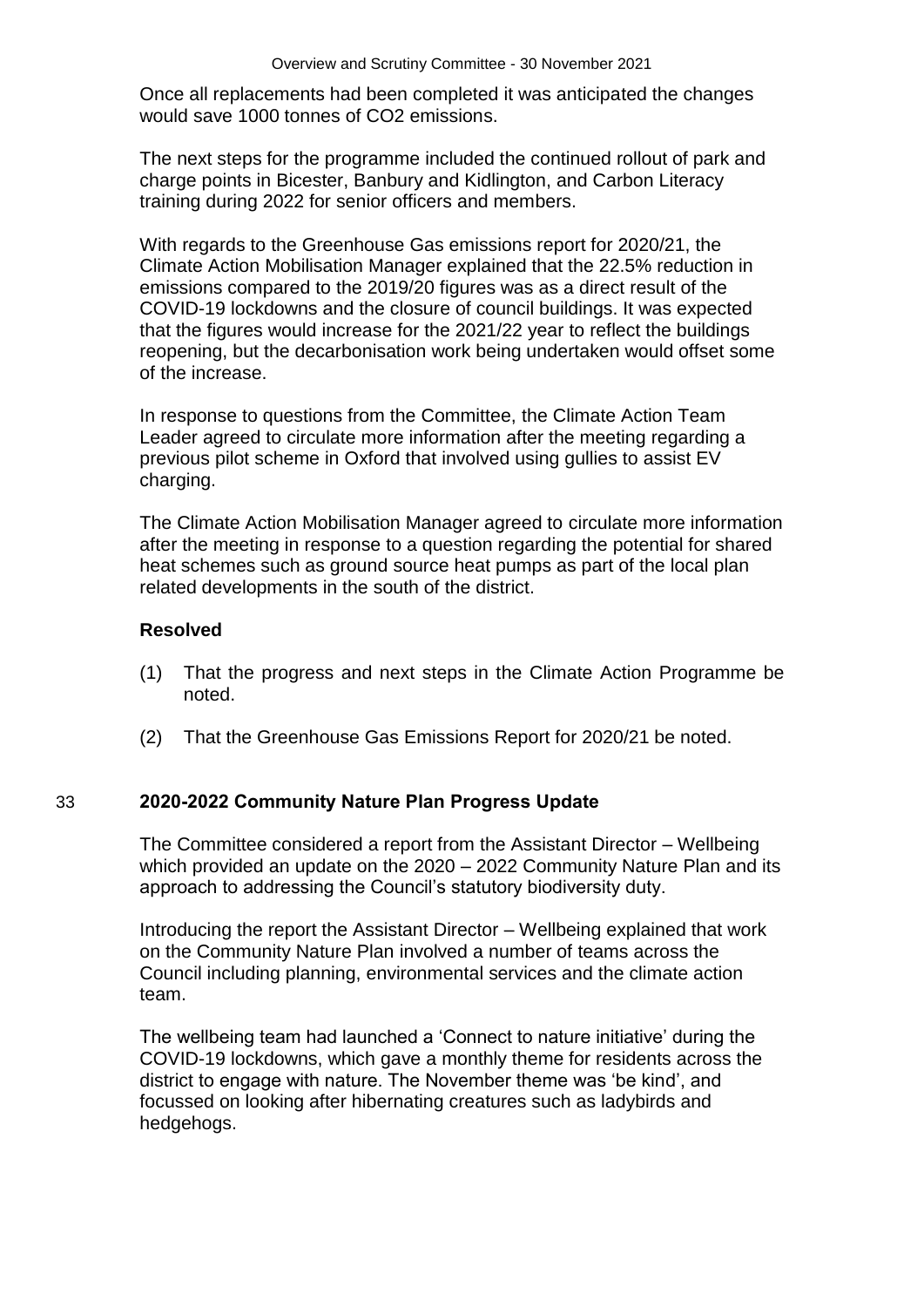Work would be starting during 2022 on the next iteration of the plan, and the Assistant Director – Wellbeing explained that Members would be involved in the drafting of the new plan via a workshop that would take place during Spring 2022.

The Community Nature Officer highlighted some of the partnership working with external organisations, including the Berkshire, Buckinghamshire and Oxfordshire Wildlife Trust, Wild Oxfordshire and Warriner School Farm.

In response to questions from the Committee the Community Nature Officer explained that the online activity hub gave details of all nature related activities taking place, and a flyer had also been produced to help publicise the sessions. The Community Nature Officer agreed to circulate details of the online hub and flyer after the meeting.

The Community Nature Officer also agreed to gather detailed information on hedgehog numbers in the district for circulation to the Committee after the meeting.

## **Resolved**

- (1) That the 2020-2022 Community Nature Plan progress report and its approach to addressing the Council's statutory biodiversity be noted.
- (2) That the essential role of key partners in the delivery of the Community Nature Plan be recognised.
- (3) That it be noted that the development of the 2022-2024 Community Nature Plan (CNP) will include an all-member seminar in 2022 involving planners, as requested by Overview & Scrutiny in December 2020, and it be noted that the implications of the Environment Act will be taken into account in this next iteration of the CNP.

### 34 **Safeguarding Self-Assessment Audit**

The Committee received a presentation from the Safeguarding Officer that detailed the work of the Safeguarding Team during 2020/21, and gave an overview of the Safeguarding Self-Assessment audit.

The Safeguarding Officer explained that the self-assessment audit had to be completed annually. The 2021 assessment was due to be submitted to the Oxfordshire Safeguarding Children and Adults Board on 3 December, and would include evidence of working with the Domestic Abuse Partnership and the Neglect Strategy Group to raise awareness.

The Safeguarding Officer reported that actions from the 2020 audit included improving the level of training and awareness of safeguarding responsibilities amongst staff and elected Members.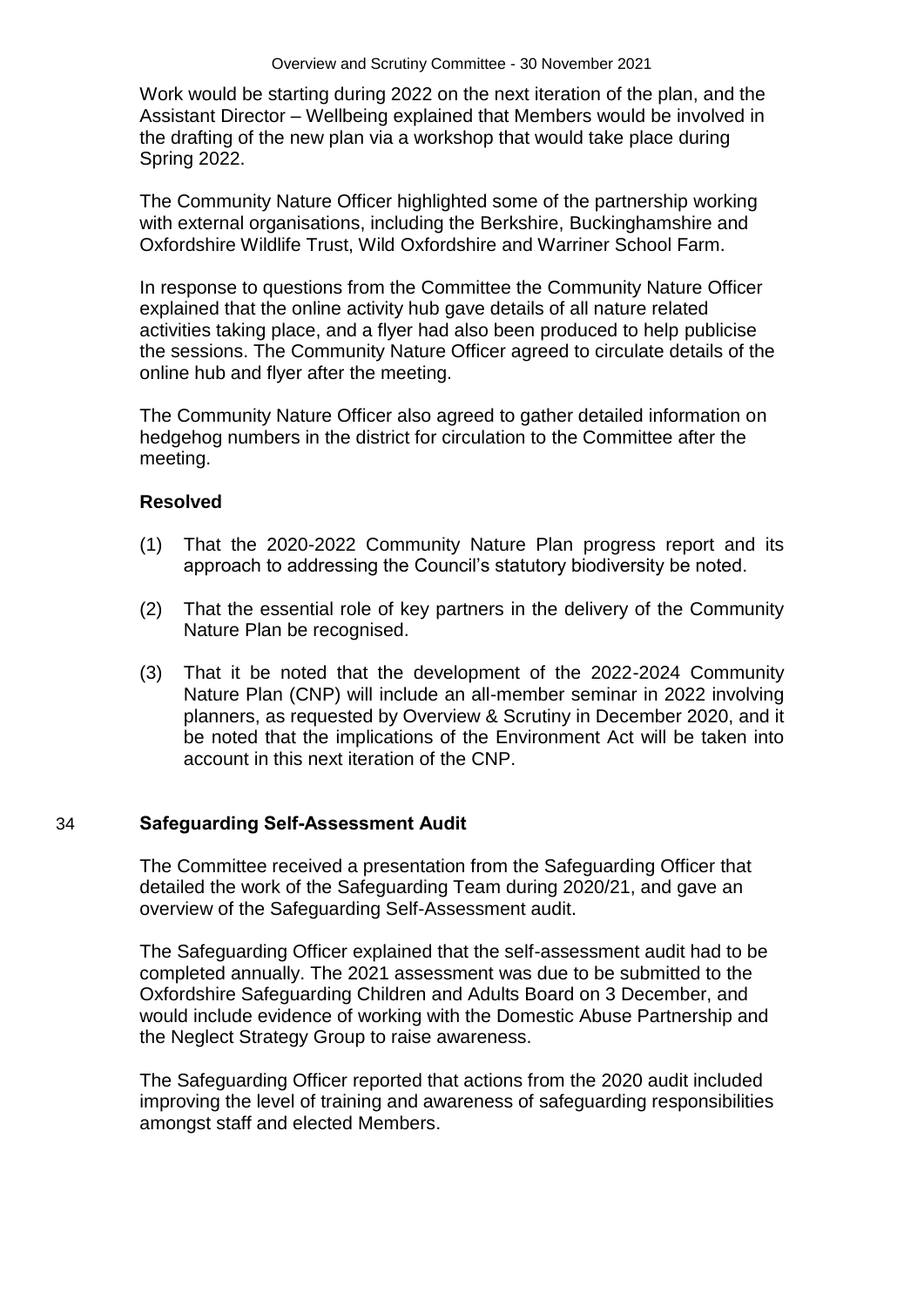Mandatory Safeguarding training for staff had been moved to the online iHasco platform in December 2020, which meant that staff received email reminders to complete the required modules, and the Safeguarding Team could monitor completion levels. Elected Members had also been added to the online platform, with 44% having completed "Prevent" training and 10% "Safeguarding" training.

Safeguarding briefings were held twice a month for staff, covering themes such as neglect, domestic abuse, modern slavery and hate crime. Details of the 'See It Report it' system were also available to staff who wanted to report potential issues, and links to the system had been added to the Members' Portal.

Council staff undertaking non-office based work in the district such as waste collection staff and youth activators had received specific briefings regarding neglect and safeguarding, as their roles meant they would be well placed to spot potential issues. The teams had been provided with cards and posters raising awareness of the signs of neglect and how to report them.

The Safeguarding Officer explained that this would be particularly helpful in Banbury, as the area had the highest percentage of domestic abuse cases in Cherwell.

In response to questions from the Committee, the Assistant Director – Wellbeing explained that it would be possible to provide more details on the figures around domestic abuse in the district, but it was unlikely it could be provided as a ward by ward breakdown as the information held by Police also covered West Oxfordshire. The Assistant Director – Wellbeing agreed to investigate and circulate further information after the meeting.

The Committee congratulated the team on the involvement of the waste collection staff and youth activators in highlighting potential issues, and asked if the details for reporting potential concerns were available to members of the public. The Corporate Director Customers Organisational Development and Resources advised that both Cherwell District and Oxfordshire County Council customer contact centre staff could take reports from members of the public with concerns, or contact details could be found via either council's website.

## **Resolved**

(1) That the presentation be noted.

## 35 **Work Programme 2021-2022**

The Committee considered its work programme for 2021-22, received an update from officers on potential subjects for review and considered a scoping document in relation to the Parish review, as well as draft Terms of Reference for the Constitution Review Working Group.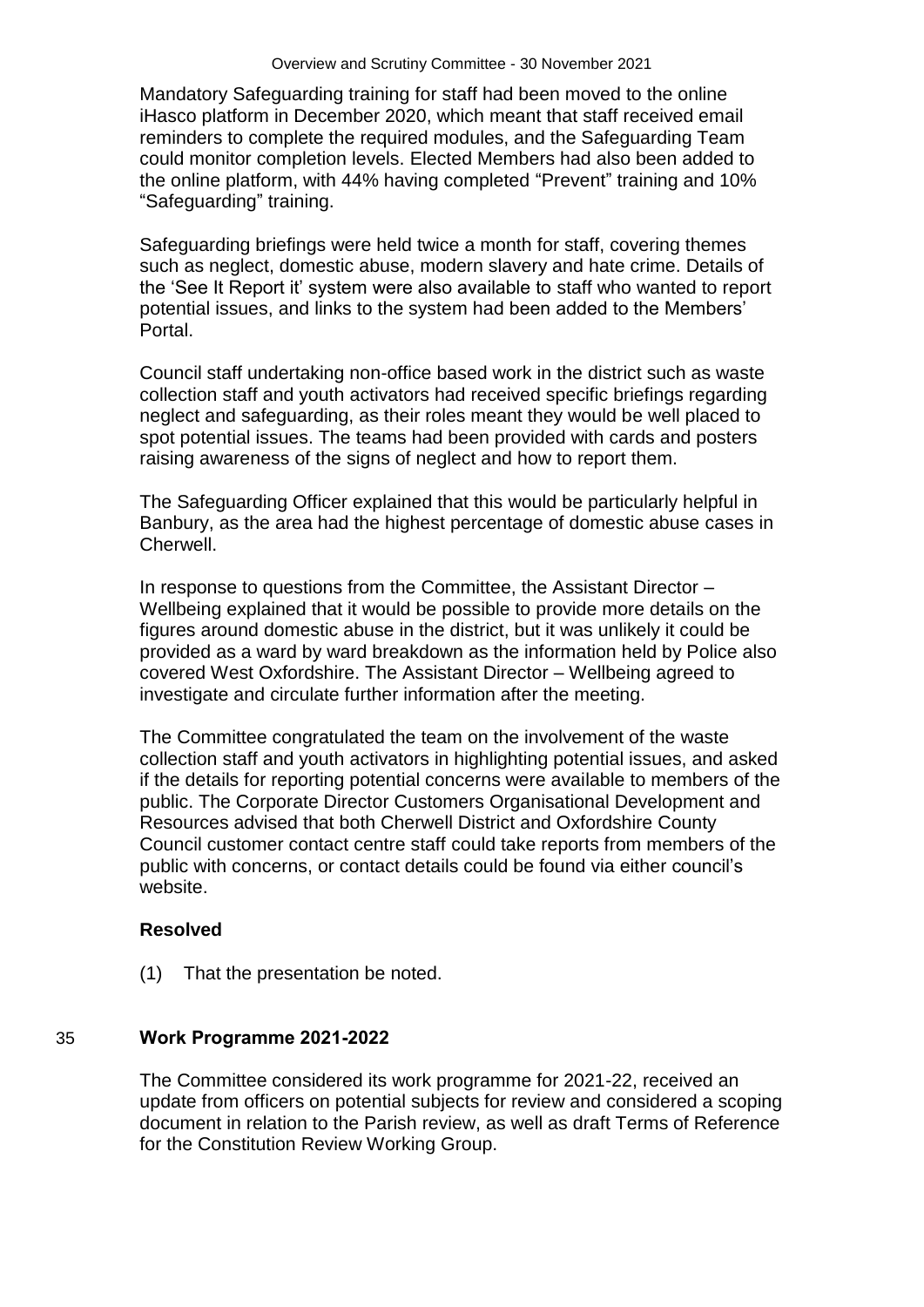With regard to the proposed review of the district council's relationship with parishes, the Democratic and Elections Officer advised that Councillors Hallchurch and Mallon had joined the working group. The aim of the review was to look at the working relationship between Cherwell District Council and the parishes, with a view to mapping the various interactions and highlighting areas for improvement.

Councillor Bryn Williams expressed an interest in joining the working group.

In relation to the Constitution Review Working Group, the Governance and Elections Manager explained that the Director of Law and Governance had spoken with all Group Leaders individually regarding the prospective Terms of Reference for the review.

Councillors Barry Wood and Les Sibley had indicated they were happy with the proposed approach to the review and the Conservative and Independent Groups would be participating.

Councillor Sean Woodcock had indicated that the Labour Group were not happy with the proposed approach, and would not be participating in the review.

The Governance and Elections Manager explained that the absence of the Labour Group from the working group did not prevent the review from taking place, and the proposed Terms of Reference had been drafted to reflect that.

The timetable for the review had been altered to take account of the time spent discussing the review with the Group Leaders, and it was now proposed to bring proposals from the working group to the March 2022 meeting of the Overview and Scrutiny Committee, with a view to recommendations being considered by full Council in May 2022.

In response to a comment from Councillor Perran Moon that if no opposition members took part in the review, the working group not be referred to as 'cross-party', Councillor Les Sibley confirmed that the Independent Group would be participating in the working group and multiple groups would therefore be represented.

Councillor Ian Middleton stated that the Progressive Oxfordshire stance remained the same as that of the Labour Group, but that the group were happy to continue discussions to try and resolve the issues and give the working group a full democratic oversight.

With regard to the indicative work programme, the Democratic and Elections Officer explained that the COVID-19 response update had been moved to the January 2022 meeting at the request of officers involved in preparing the update.

In relation to the update on topics previously suggested for scrutiny, the Democratic and Elections Officer advised the Committee that information available from a number of sources had been signposted to Members, as well